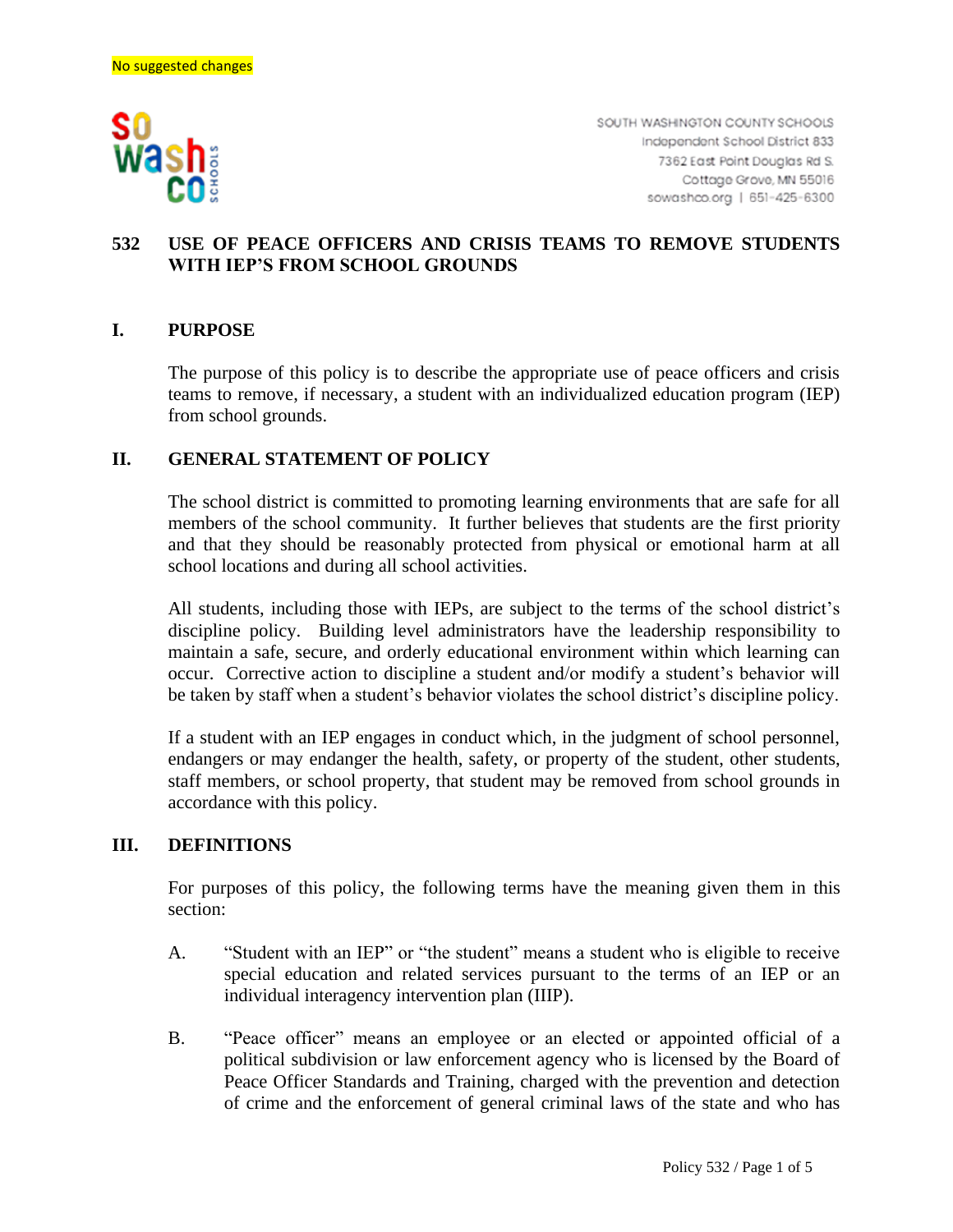the full power of arrest. The term "peace officer" includes a person who serves as a sheriff, a deputy sheriff, a police officer, or a state patrol trooper.

- C. "Police liaison officer" is a peace officer who, pursuant to an agreement between the school district and a political subdivision or law enforcement agency, is assigned to a school building for all or a portion of the school day to provide law enforcement assistance and support to the building administration and to promote school safety, security, and positive relationships with students.
- D. "Crisis team" means a group of persons, which may include teachers and nonteaching school personnel, selected by the building administrator in each school building who have received crisis intervention training and are responsible for becoming actively involved with resolving crises. The building administrator or designee shall serve as the leader of the crisis team.
- E. The phrase "remove the student from school grounds" is the act of securing the person of a student with an IEP and escorting that student from the school building or school activity at which the student with an IEP is located.
- F. "Emergency" means a situation where immediate intervention is needed to protect a child or other individual from physical injury.
- G. All other terms and phrases used in this policy shall be defined in accordance with applicable state and federal law or ordinary and customary usage.

# **IV. REMOVAL OF STUDENTS WITH IEPs FROM SCHOOL GROUNDS**

### A. Removal by Crisis Team

If the behavior of a student with an IEP escalates to the point where the student's behavior endangers or may endanger the health, safety, or property of the student, other students, staff members, or school property, the school building's crisis team may be summoned. The crisis team may attempt to de-escalate the student's behavior by means including, but not limited to, those described in the student's IEP and/or behavior intervention plan. When such measures fail, or when the crisis team determines that the student's behavior continues to endanger or may endanger the health, safety, or property of the student, other students, staff members, or school property, the crisis team may remove the student from school grounds.

If the student's behavior cannot be safely managed, school personnel may immediately request assistance from the police liaison officer or a peace officer.

#### B. Removal by Police Liaison Officer or Peace Officer

If a student with an IEP engages in conduct which endangers or may endanger the health, safety, or property of the student, other students, staff members, or school property, the school building's crisis team, building administrator, or the building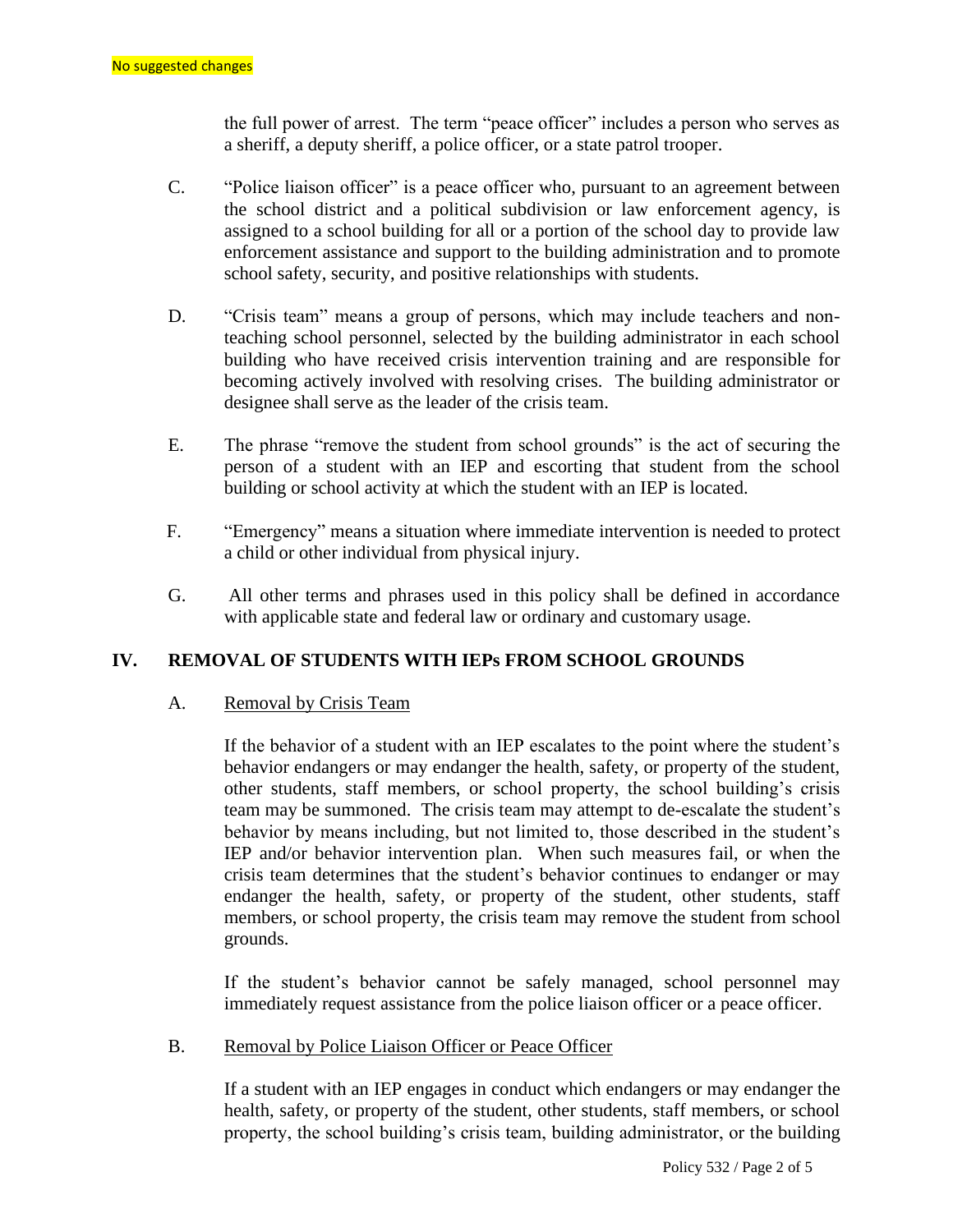administrator's designee, may request that the police liaison officer or a peace officer remove the student from school grounds.

If a student with an IEP is restrained or removed from a classroom, school building, or school grounds by a peace officer at the request of a school administrator or school staff person during the school day twice in a 30-day period, the student's IEP team must meet to determine if the student's IEP is adequate or if additional evaluation is needed.

Whether or not a student with an IEP engages in conduct which endangers or may endanger the health, safety, or property of the student, other students, staff members, or school property, school district personnel may report a crime committed by a student with an IEP to appropriate authorities. If the school district reports a crime committed by a student with an IEP, school personnel shall transmit copies of the special education and disciplinary records of the student for consideration by appropriate authorities to whom it reports the crime, to the extent that the transmission is permitted by the Family Education Rights and Privacy Act (FERPA), the Minnesota Government Data Practices Act, and school district's policy, Protection and Privacy of Pupil Records.

The fact that a student with an IEP is covered by special education law does not prevent state law enforcement and judicial authorities from exercising their responsibilities with regard to the application of federal and state law to crimes committed by a student with an IEP.

### C. Reasonable Force Permitted

In removing a student with an IEP from school grounds, a building administrator, other crisis team members, or the police liaison officer or other agents of the school district, whether or not members of a crisis team, may use reasonable force when it is necessary under the circumstances to correct or restrain a student or prevent bodily harm or death to another.

In removing a student with an IEP from school grounds, police liaison officers and school district personnel are further prohibited from engaging in the following conduct:

- 1. Corporal punishment prohibited by Minn. Stat. § 121A.58;
- 2. Requiring the child to assume and maintain a specified physical position, activity, or posture that induces physical pain.
- 3. Totally or partially restricting a child's senses as punishment.
- 4. Denying or restricting the child's access to equipment and devices such as walkers, wheelchairs, hearing aids and communication boards that facilitate the child's functioning except when temporarily removing the equipment or device is needed to prevent injury to the child or others or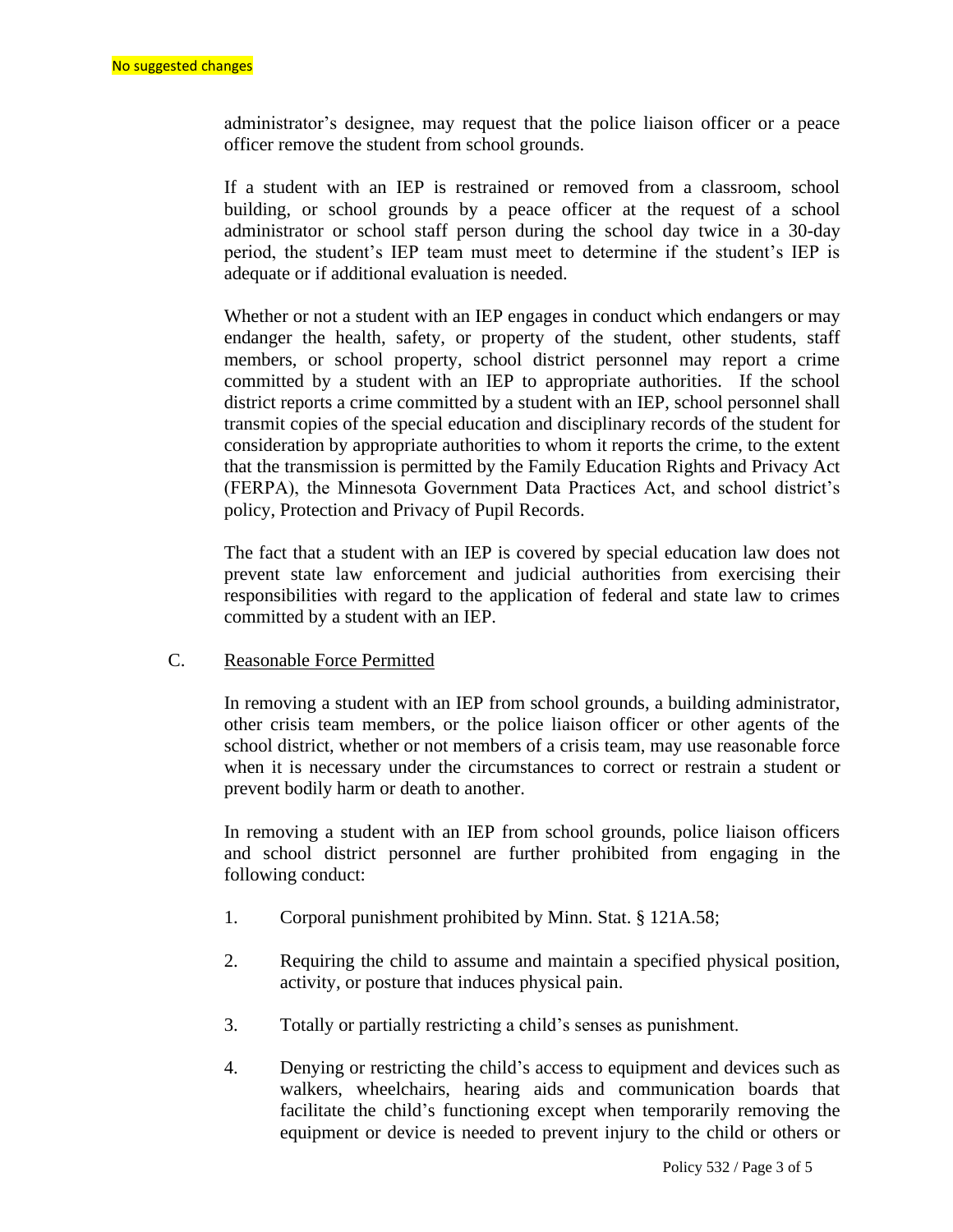serious damage to the equipment or device, in which case the equipment or device shall be returned to the child as soon as possible;

- 5. Interacting with the child in a manner that constitutes sexual abuse, neglect, or physical abuse under Minn. Stat. § 626.556;
- 6. Physical holding (as defined in Minn. Stat. § 125A.0941) that restricts or impairs a child's ability to breathe, restricts or impairs a child's ability to communicate distress, places pressure or weight on a child's head, throat, neck, chest, lungs, sternum, diaphragm, back, or abdomen, or results in straddling a child's torso;
- 7. Withholding regularly scheduled meals or water; and/or
- 8. Denying the child access to toilet facilities.
- D. Parental Notification

The building administrator or designee shall make reasonable efforts to notify the student's parent or guardian of the student's removal from school grounds as soon as possible following the removal.

E. Continued Removals; Review of IEP

Continued and repeated use of the removal process described herein must be reviewed in the development of the individual student's IEP or IIIP.

#### F. Effect of Policy in an Emergency; Use of Conditional Procedures

A student with an IEP may be removed in accordance with this policy regardless of whether the student's conduct would create an emergency.

If the school district seeks to remove a student with an IEP from school grounds under this policy due to behaviors that constitute an emergency and the student's IEP, IIIP, or behavior intervention plan authorizes the use of one or more restrictive procedures, the crisis team may employ those restrictive procedures, in addition to any reasonable force that may be necessary, to facilitate the student's removal from school grounds as long as the crisis team members who are implementing the restrictive procedures have received the training required by Minn. Stat § 125A.0942, Subd. 5, and otherwise comply with the requirements of § 125A.0942.

G. Reporting to the Minnesota Department of Education (MDE)

Annually, stakeholders may recommend, as necessary, to the Commissioner of MDE (Commissioner) specific and measurable implementation and outcome goals for reducing the use of restrictive procedures. The Commissioner must submit to the Legislature a report on districts' progress in reducing the use of restrictive procedures that recommends